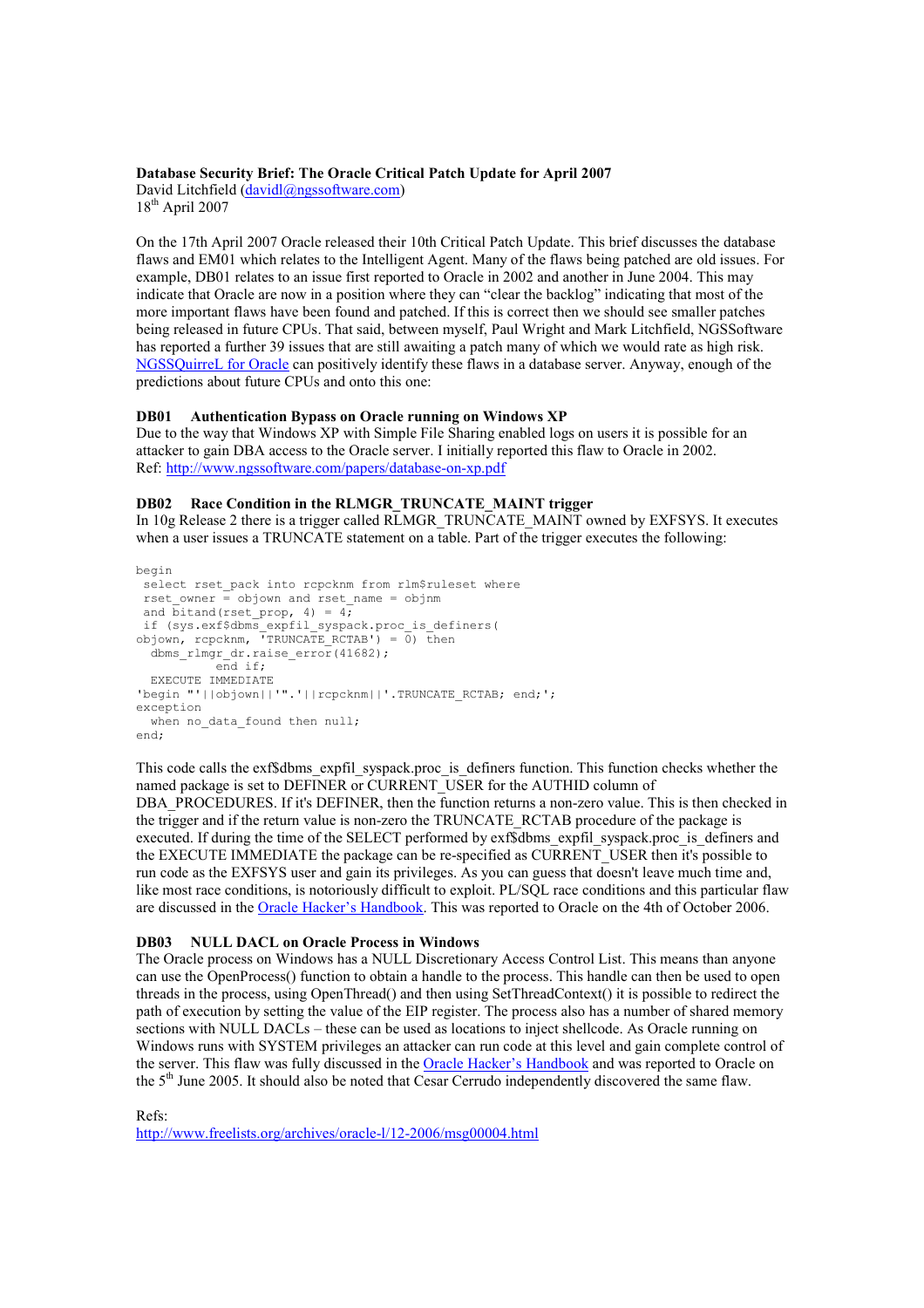#### https://www.blackhat.com/presentations/bh-dc-07/Cerrudo/Presentation/bh-dc-07-Cerrudo-ppt.pdf

## DB04 PL/SQL Injection in DBMS\_AQADM\_SYS

The DBMS  $AQADM$  SYS package owned by  $S\bar{Y}S$  contains a number of PL/SQL Injection flaws. These were reported to Oracle by Alex Kornbrust on 1<sup>st</sup> November 2005.

Refs:

http://www.red-database-security.com/advisory/oracle\_sql\_injection\_dbms\_aqadm\_sys.html

## DB05 AUTH\_ALTER\_SESSION After Logon Trigger Bypass

When a user authenticates they supply some SQL to alter the session. This SQL can be anything however and executes before after logon triggers execute. This can be abused by attackers with a valid user ID and password to potentially bypass security policies. This flaw relates to an issue discovered by Imperva in October  $2005$  – see references. I reported this particular issue to Oracle on the  $19<sup>th</sup>$  December 2006 but it seems that Alex Kornbrust also reported it as well on the  $7<sup>th</sup>$  June 2006.

Refs:

http://www.red-database-security.com/advisory/bypass\_oracle\_logon\_trigger.html http://www.imperva.com/application\_defense\_center/papers/oracle-dbms-01172006.html

## DB06 SQL Injection Flaw in DBMS APPLY USER AGENT

The DBMS\_APPLY\_USER\_AGENT package owned by SYS contains a procedure called SET\_REGISTRATION\_HANDLER. This procedure takes as its second argument the name of a function and passes it to DBMS\_APPLY\_ADM\_INTERNAL.ALTER\_APPLY procedure. This flaw was discovered by Paul Wright and reported to Oracle on the  $22<sup>nd</sup>$  of March 2006.

# DB07 SQL Injection Flaw in DBMS\_UPGRADE\_INTERNAL

The DBMS\_UPGRADE\_INTERNAL package owned by SYS contains a number of SQL injection flaws. These were reported to Oracle by Alex Kornbrust on the 1<sup>st</sup> November 2005.

 $R<sub>efc</sub>$ .

http://www.red-database-security.com/advisory/oracle\_sql\_injection\_dbms\_upgrade\_internal.html

## EM01 Authentication Bypass in Intelligent Agent

The Oracle Intelligent Agent gathers performance information about the server. It is possible to use the services provided by the agent and shut it down without authentication. I reported this to Oracle on the 8<sup>th</sup> of June 2004.

## DB08 Buffer Overflow in DBMS\_CDC\_IPUBLISH

The DBMS\_CDC\_IPUBLISH package owned by SYS contains a procedure called CHGTAB\_CACHE. This procedure is vulnerable to a stack based buffer overflow and is triggered by passing an overly long CHANGE TABLE NAME parameter. I reported this overflow to Oracle on the  $8<sup>th</sup>$  of June 2005.

# DB09 SQL Injection in DBMS\_CDC\_PUBLISH

The DBMS\_CDC\_PUBLISH packages calls java classes in CDC.jar. Some of these classes are vulnerable to SQL injection and are discussed in the Oracle Hacker's Handbook. Both the October 2006 and January 2007 Critical Patch Updates addressed some of these issues – this patch completes the process.

Refs:

http://www.databasesecurity.com/oracle/OracleOct2006-CPU-Analysis.pdf

The following issues are listed as having zero risk under CVSS. DB10 Buffer Overflow in DBMS\_SNAP\_INTERNAL The patch contains an updated kkzi.o object file. DB11 Flaw in genezi utility